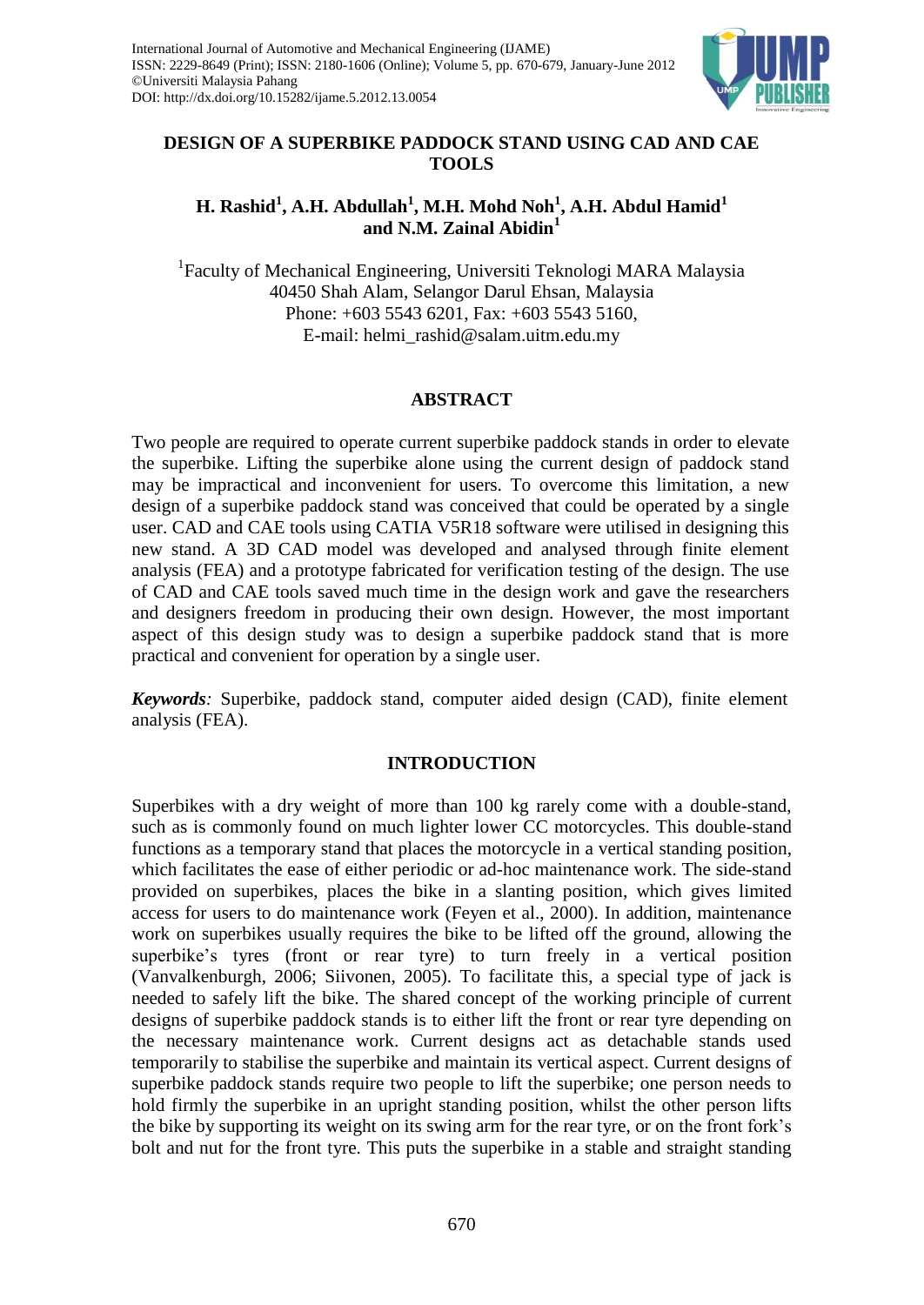position, which gives users a much better working and reach area for performing maintenance work (Feyen et al., 2000).

#### **DESIGN METHODOLGY**

Figure 1 shows the design process involved in designing the superbike paddock stand (Ulrich and Eppinger, 2008). It starts by identifying the requirements of a stand that can be used by a single user. Ideas and concepts were generated before being selected using the Pugh decision matrix selection method (Thakker et al., 2009; Kuppuraju et al., 1985; Ulrich and Eppinger, 2008).



Figure 1. Design process involved in designing the superbike paddock stand (Ulrich and Eppinger, 2008).

Detailed design of the superbike paddock stand was performed before it was modelled in a 3D CAD model using CAD software; *CATIA V5R18* (Ulrich and Eppinger, 2008). Calculations and analysis through finite element analysis using CAE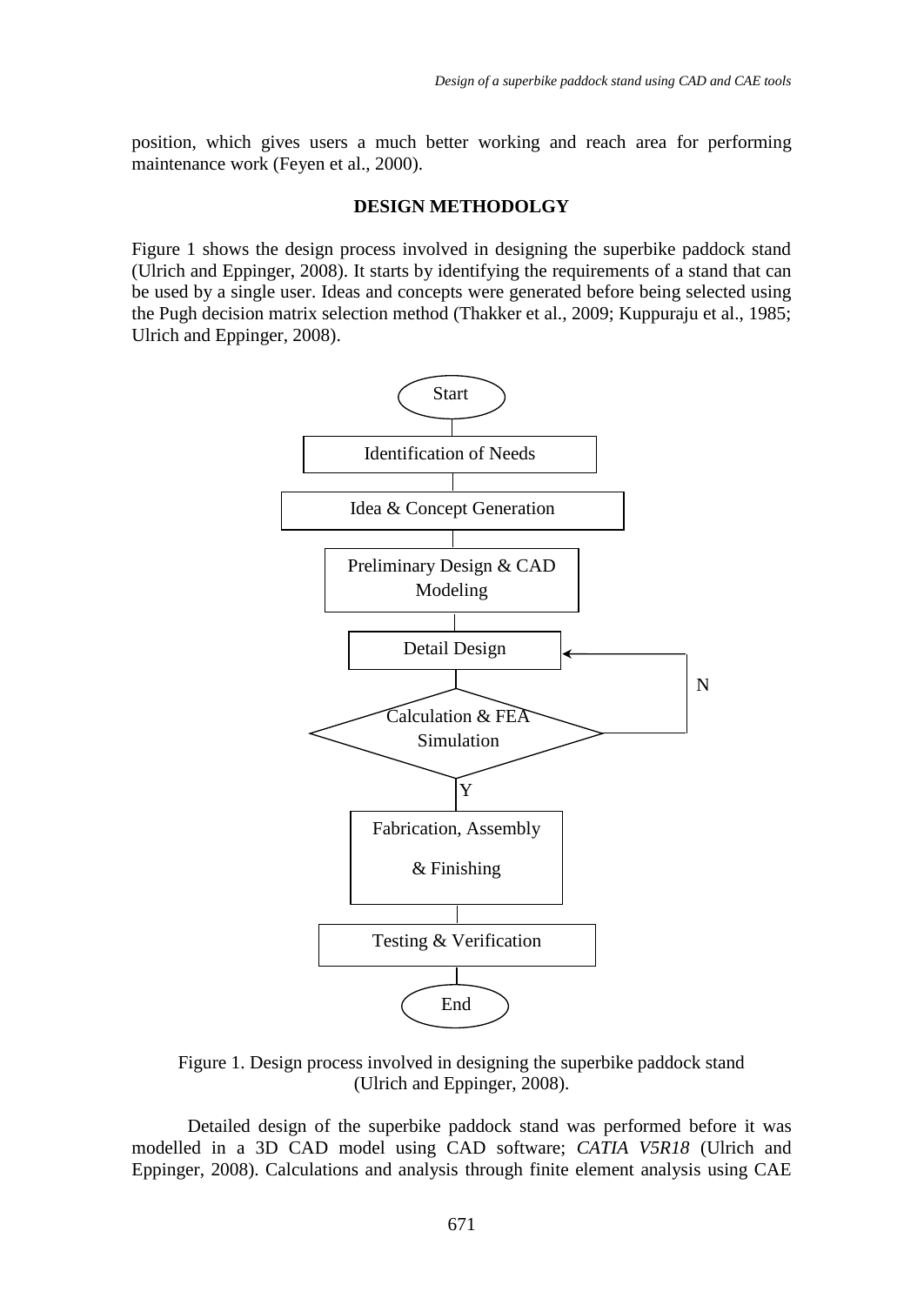software; also CATIA V5R18, was then done on the 3D CAD model to analyse the maximum stresses acting on the new design (Karam and Kleismit, 2004; Mingzhou et al., 2002). To verify that the new design will not fail with the load acting upon it, a prototype was fabricated for testing with an actual superbike.

## **DETAILED DESIGN AND MODELLING**

Three design concepts were generated combining many design factors including: functionality, assembly, maintainability, design simplicity, safety, quality, ergonomics and cost effectiveness. Using the Pugh decision matrix selection method (Thakker et al., 2009, Kuppuraju et al., 1985) as shown in Table 1, scores were determined for each design concept's criteria and the concept with the highest total average score was selected (Kuppuraju et al., 1985).

| Criteria                  | Score |                                                    |  |
|---------------------------|-------|----------------------------------------------------|--|
|                           |       | Design Concept 1 Design Concept 2 Design Concept 3 |  |
| Functionality             | n     |                                                    |  |
| Assembly                  |       |                                                    |  |
| Maintainability           |       |                                                    |  |
| Design simplicity         |       |                                                    |  |
| Safety                    |       |                                                    |  |
| Quality                   |       |                                                    |  |
| Ergonomics                |       | h                                                  |  |
| <b>Cost Effectiveness</b> |       | h                                                  |  |
| <b>Total Average</b>      | 55    |                                                    |  |

Table 1. Pugh decision matrix design selection.

Scoring Scale; Bad (1) – Excellent (10)

Figure 2 shows the current design of a superbike paddock stand and the design concept modelled using the CATIA V5R18 software for visualising the design concept (Karam and Kleismit, 2004) and the principle of how this new superbike paddock stand will function.



Figure 2. Current superbike paddock stand and the 3D conceptual design of CATIA V5R18 CAD model.

From the 3D CAD model of the design concept, a detailed design of the superbike paddock stand was developed. This detailed design includes all the elements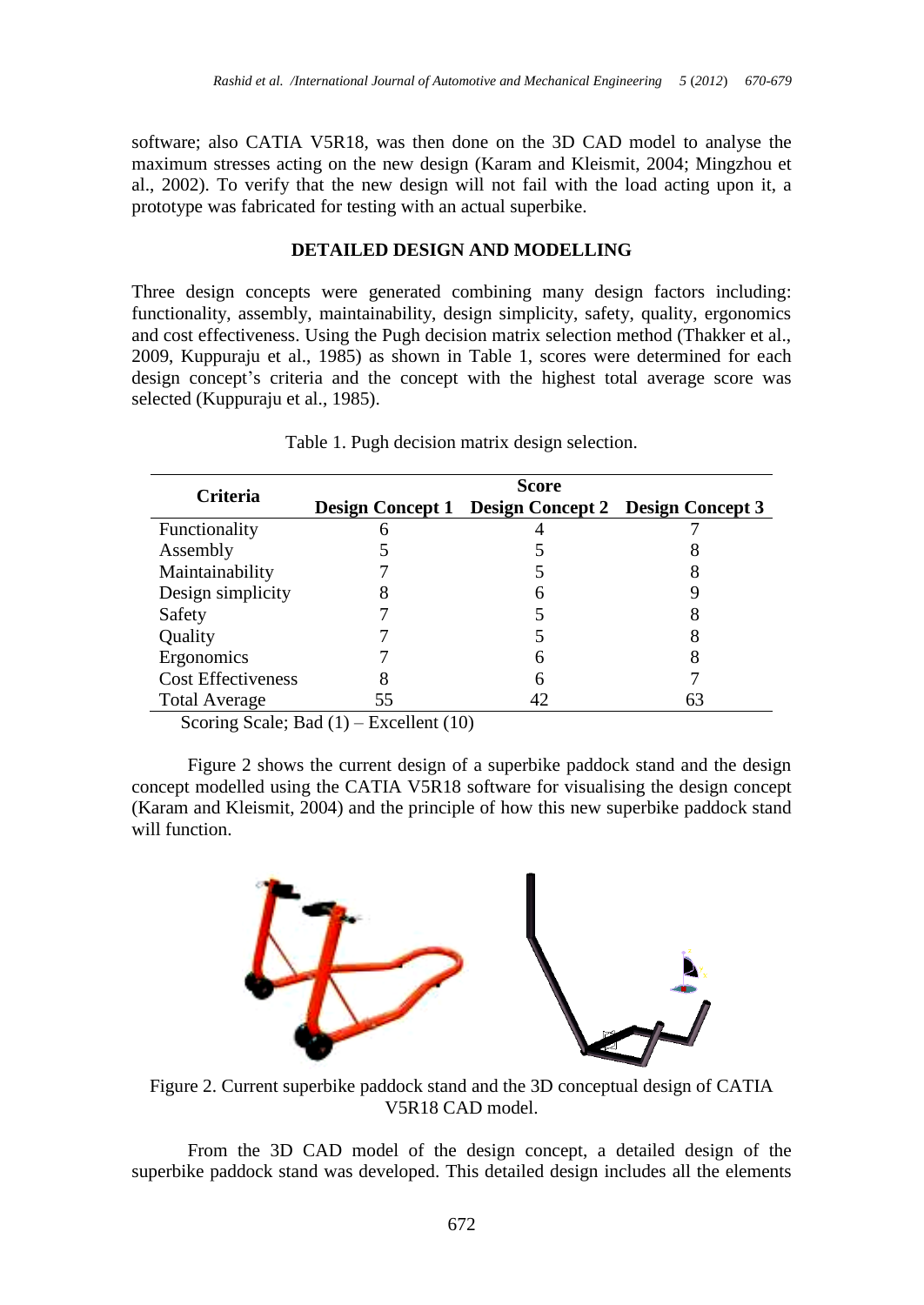to which the superbike paddock stand will adhere when fabricated (Ulrich and Eppinger, 2008). Figure 3 shows the detailed design of the superbike paddock stand modelled into a 3D CAD model using the CATIA V5R18 software.



Figure 3. 3D CAD model of the superbike paddock stand; detailed design.

## **FINITE ELEMENT MODEL AND ANALYSIS**

To analyse the maximum stresses acting on the designed stand, FEA was performed on the 3D CAD model. Using one of the CAE packages in CATIA V5R18 software, the finite element model was assigned with mild steel as the material (Ref. Figure 4) (Mingzhou et al., 2002; Riley et al., 1999). It was assigned as clamped at the lever surface, where the stand will rest when the bike is lifted, with 250 kg weight or 2.5 kN of force acting on both ends of the support (Figure 5) (Bedford and Fowler, 2008).

| $\overline{\mathbf{x}}$<br><b>Properties</b>                                         |  |  |  |  |  |
|--------------------------------------------------------------------------------------|--|--|--|--|--|
| <b>Current selection : Mild Steel</b>                                                |  |  |  |  |  |
| Rendering   Inheritance   Feature Properties   Analysis Cor                          |  |  |  |  |  |
| Material Isotropic Material<br>- Structural Properties<br>Young Modulus 2.1e+011N_m2 |  |  |  |  |  |
| Poisson Ratio 0.28                                                                   |  |  |  |  |  |
| Density 7800kg_m3<br>Thermal Expansion 1.4e-005_Kdeg                                 |  |  |  |  |  |
| Yield Strength 2e+008N_m2                                                            |  |  |  |  |  |
| Ξ                                                                                    |  |  |  |  |  |
| Info: Other material properties may be loaded using Edit Properties/More ite         |  |  |  |  |  |
| Ш<br>OK   CApply   Cancel<br>Help                                                    |  |  |  |  |  |

Figure 4. Material properties of finite element model.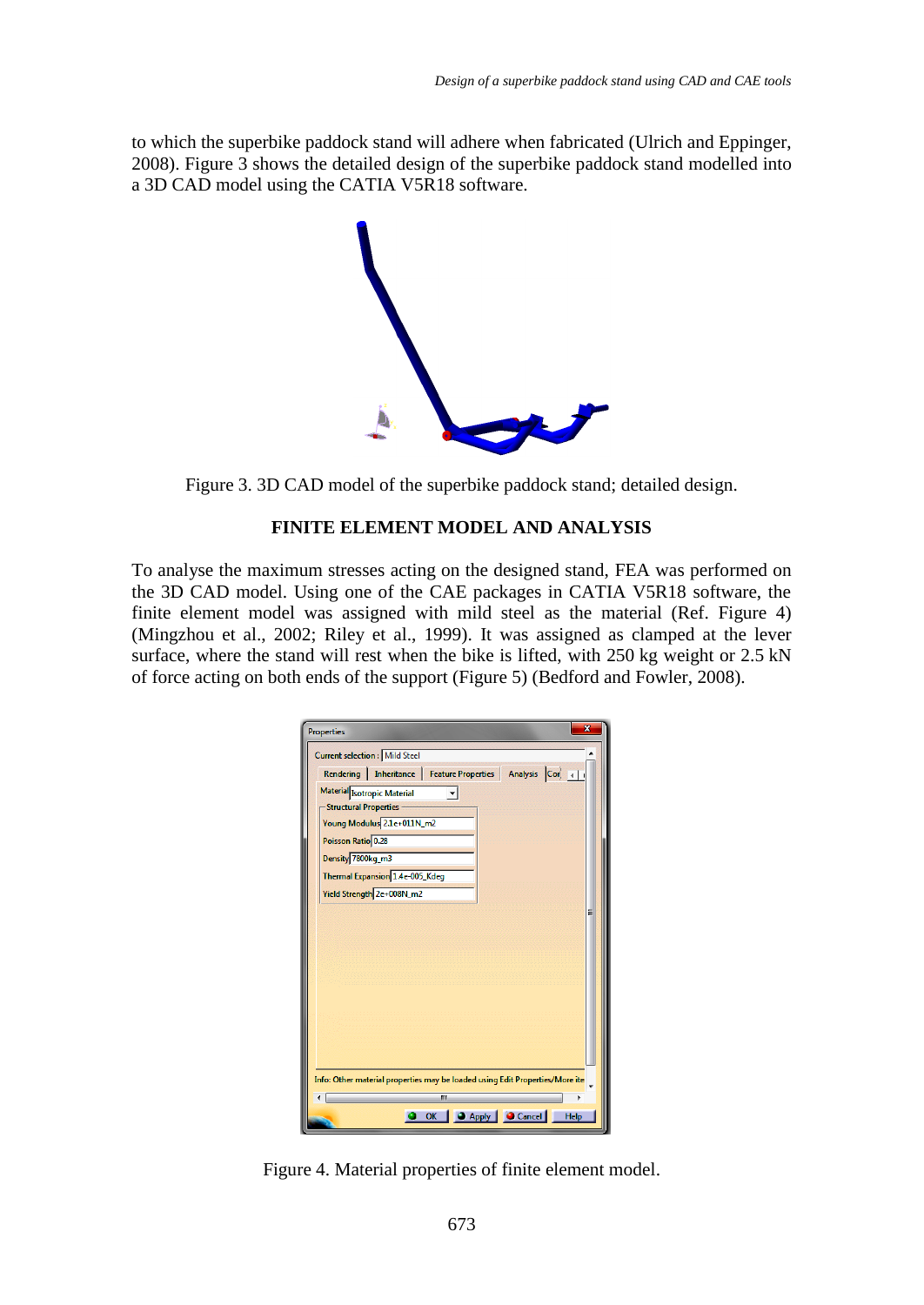

Figure 5. Boundary condition and acting load of finite element model.

## **ANALYSIS RESULTS**

The analysis results consist of the deformation, von Mises Stress and translational displacement (Mingzhou et al., 2002) that occurs on the 3D CAD model of the designed stand, obtained through an FEA simulation using the CATIA V5R18 software. Figure 6 shows the deformation that the stand may undergo when load acts on it. However, the FEA revealed that hardly any deformation occurs. Figure 7 shows the von Mises stress (Mingzhou et al., 2002; Budynas and Nisbett, 2008) acting on the stand. The red area represents the maximum von Mises stress; 81.2 MPa, where the superbike paddock stand will be highly affected due to the load acting upon it. Figure 8 shows the translational displacement results when load is applied to the stand; the red area represents the maximum translational displacement of a 1.38 mm.



Figure 6. Deformation of the superbike paddock stand.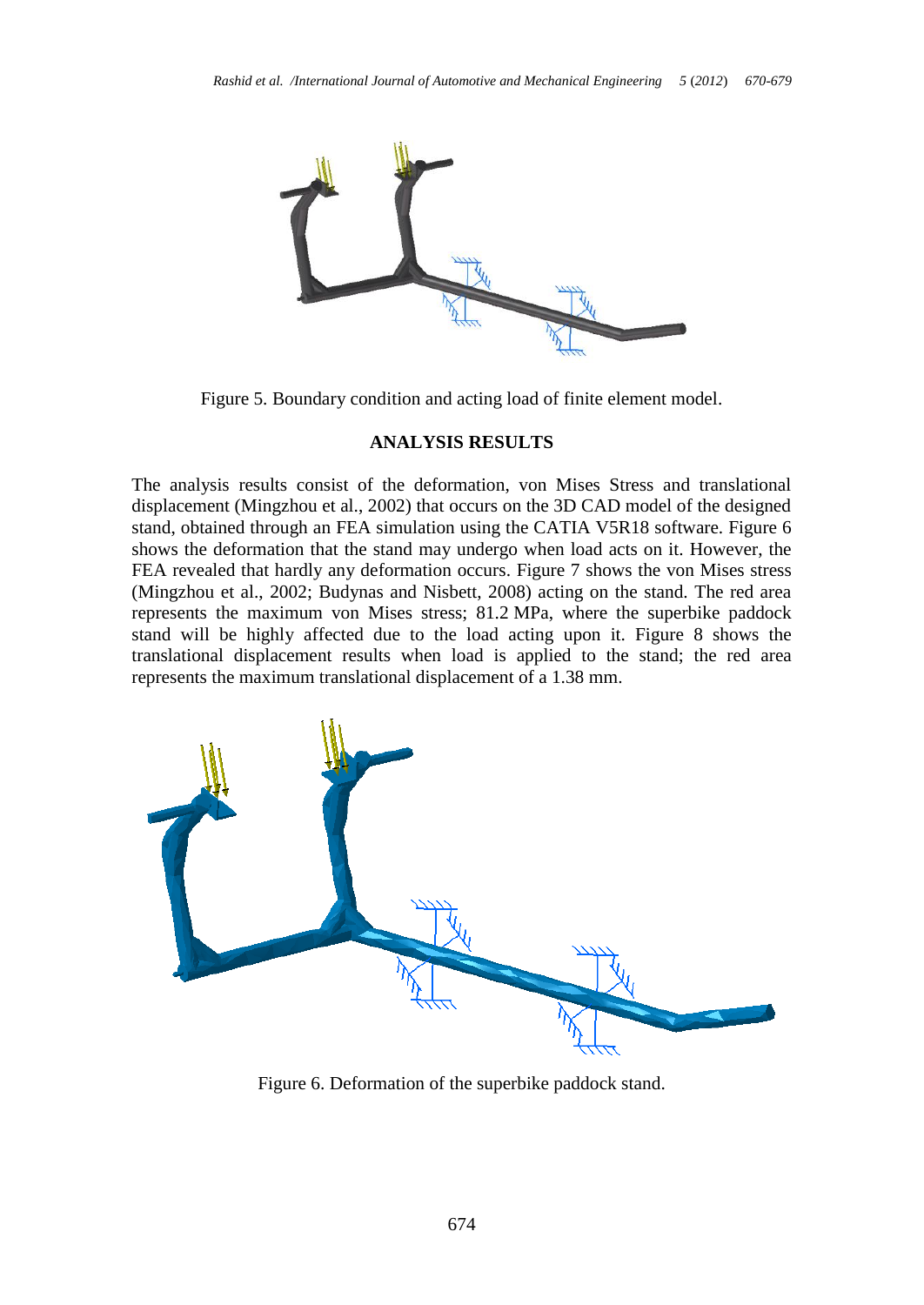

Figure 7. von Mises stress acting on the superbike paddock stand.



Figure 8. Translational displacement on the superbike paddock stand.

## **PROTOTYPE FABRICATION**

A prototype of the stand was fabricated for testing with an actual superbike. The processes used in the fabrication were mainly welding and bending (Kalpakjian and Schmid, 2006), apart from finishing processes for aesthetic value. Figures 9 and 10 show the superbike paddock stand after being bent and welded together, respectively. Figure 11 shows the finished stand sprayed a metallic blue colour for aesthetics and to prevent rusting (Kalpakjian and Schmid, 2006).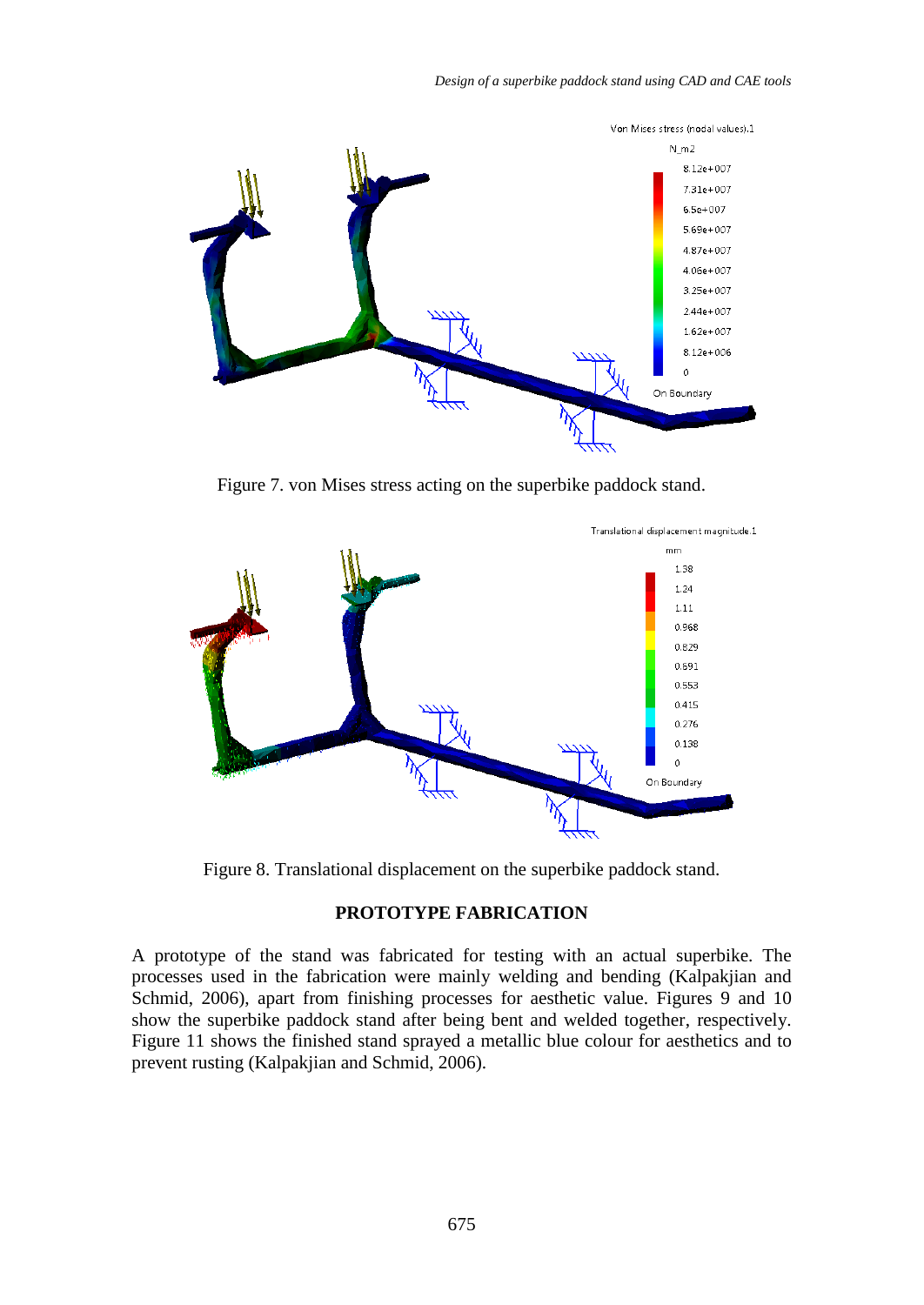

Figure 9. Handle of the superbike paddock stand after bending.



Figure 10. Frame of the superbike paddock stand after welding.



Figure 11. Frame of the superbike paddock stand after painting.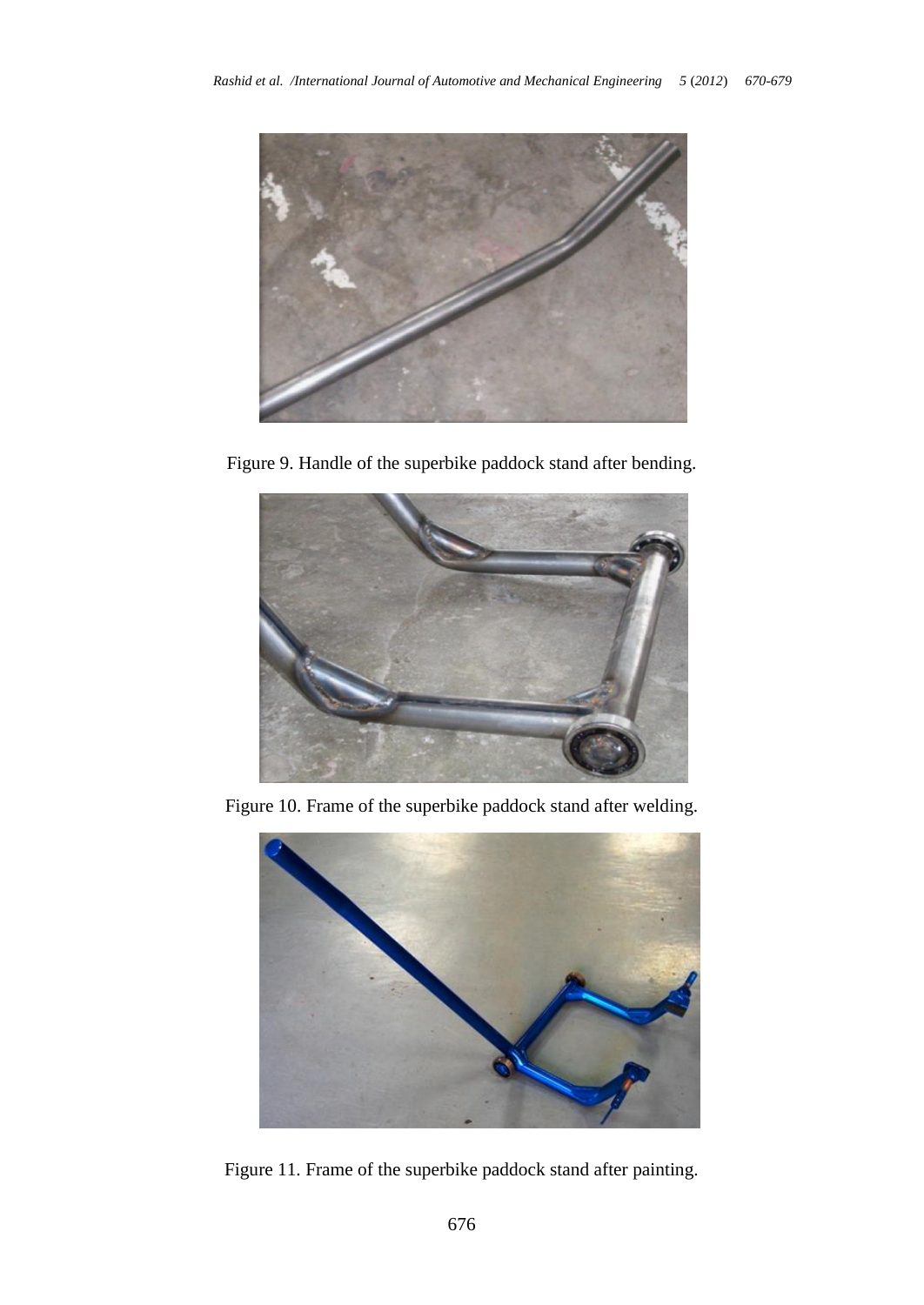### **RESULTS AND DISCUSSION**

Table 2 shows the summary of the results obtained from the FEA done on the designed stand using the CATIA V5R18 software. The deformation of nearly zero shows that the paddock stand can sustain the load acting upon it. The maximum von Mises stress obtained does not exceed the maximum yield strength of mild steel; 200 MPa (Riley et al., 1999). This verifies that the paddock stand will not fail during operation (Mingzhou et al., 2002). The small maximum translational displacement shown does not have a big impact on the structural integrity of superbike stand.

Table 2. Summary results of the finite element analysis.

| <b>Static Case Solution</b>               | <b>Results</b>          |
|-------------------------------------------|-------------------------|
| Deformation                               | Nearly zero deformation |
| <b>Maximum Von Mises Stress</b>           | 81.2 MPa                |
| <b>Maximum Translational Displacement</b> | $1.38 \text{ mm}$       |

Figure 12 shows how the bike is lifted by the support on the superbike paddock stand placed under the superbike's swing arm. The support can be adjusted to various widths depending on the model of superbike, by turning the support lever on both sides of the stand. Figures 13 and 14 demonstrate how a single user operates the stand and how the stand lifts the rear tyre of the bike, allowing it to turn freely without touching the ground. For the user to lift up the superbike using this stand, the user's left hand needs to hold the superbike's left handle bar pushing it into a straight position. Then using the user's right hand, the superbike paddock stand is pushed downwards firmly until the handle of the stand touches the ground, lifting the rear tyre of the bike.



Figure 12. Position of the superbike paddock stand's support under the superbike's swing arm.

In use, the handle of the superbike paddock stand lies on the ground giving a firm and stable platform for maintenance work on the superbike (Feyen et al., 2000; Siivonen, 2005). It will not topple over because the weight of the superbike acts downwards in front of the pivot point, which is the paddock stand's wheels (Bedford and Fowler, 2008). This allows the stand to lock the superbike in a firm and stable elevated condition. Figure 15 shows several views of the superbike paddock stand elevating and holding the superbike in position. It is clear that the stand lifts the rear tyre allowing it to turn freely.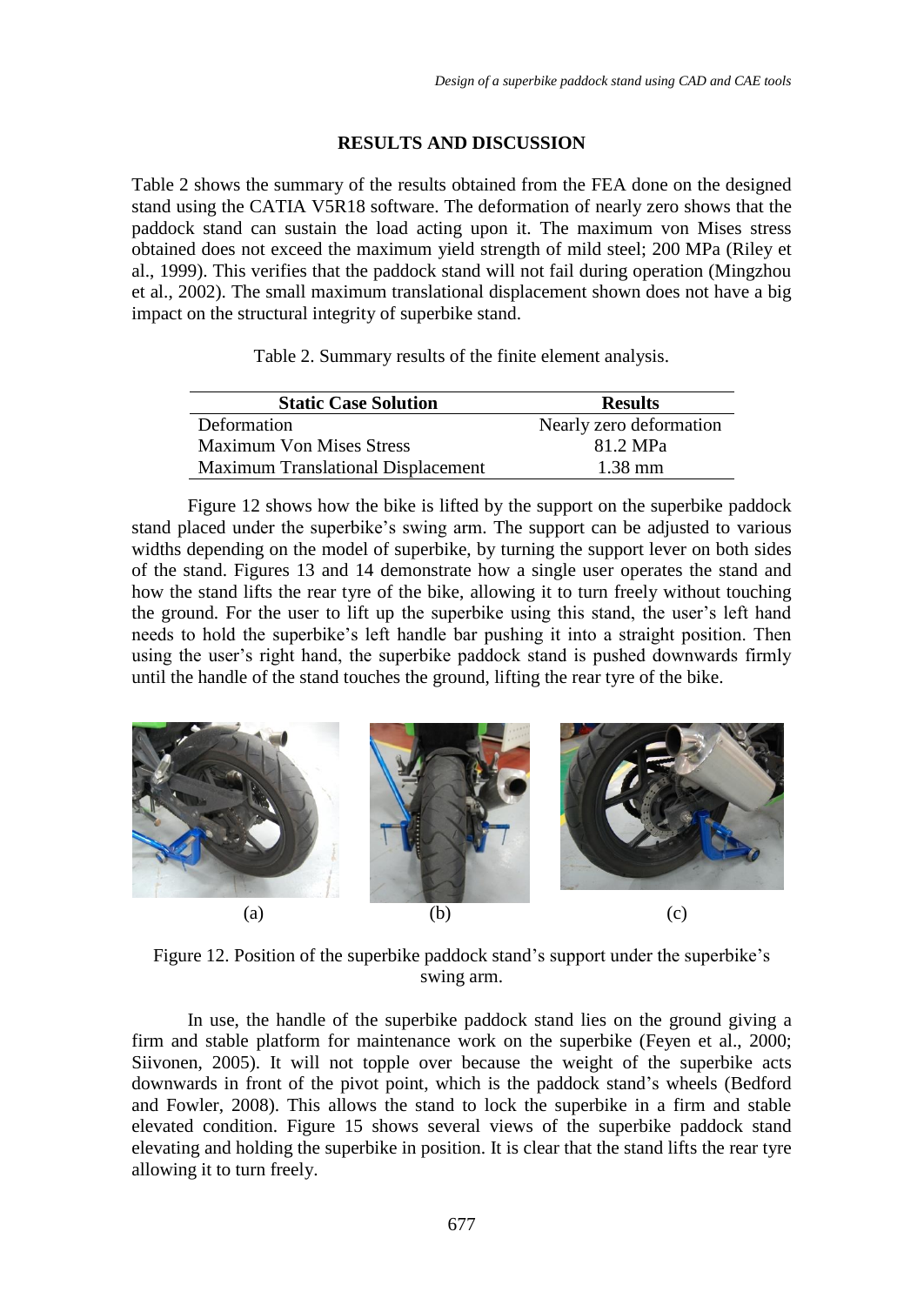

Figure 13. Single user demonstration of superbike paddock stand use.



Figure 14. The superbike paddock stand with superbike's rear tyre lifted.



Figure 15. Different angle views of the superbike paddock stand lifting the rear tyre of the superbike.